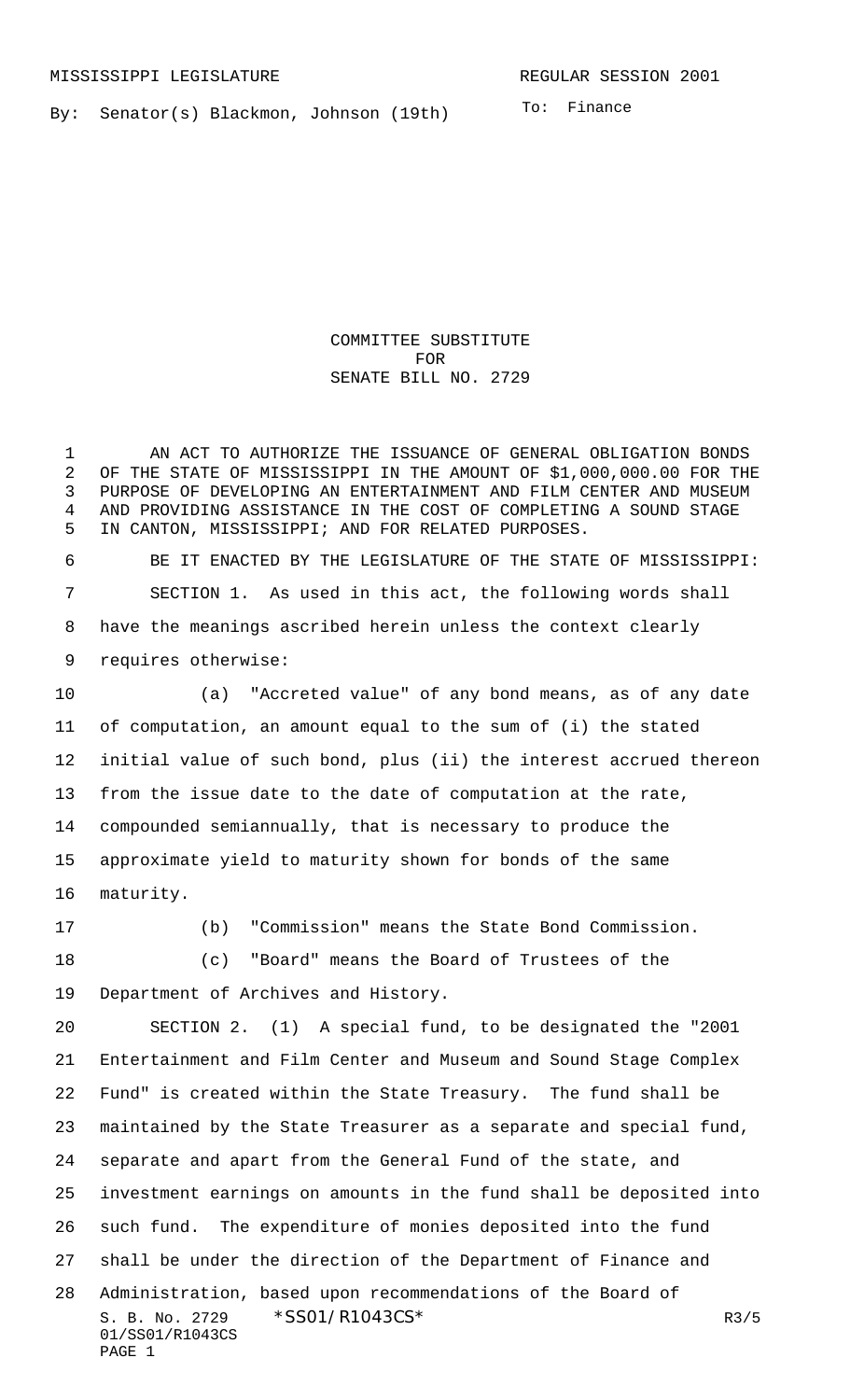Trustees of the Department of Archives and History, and such funds shall be paid by the State Treasurer upon warrants issued by the Department of Finance and Administration. Monies deposited into such fund shall be allocated and disbursed according to the provisions of this act.

 (2) Monies deposited into the fund shall be disbursed to pay the costs of the following projects:

 (a) Development, construction, equipping and furnishing an entertainment and film center and museum to be located in Canton, Mississippi;

 (b) Completion of a sound stage project located in the City of Canton.

 (3) Monies in the fund shall be allocated and disbursed through the Department of Finance and Administration, based upon the recommendations of the Board of Trustees of the Department of Archives and History, to pay the costs associated with each project as follows:

 (a) For the project specified in subsection (2)(a) of this section, (i) the cost of development, construction, equipping and furnishing a film center and museum to be located in the Hickory Street Historic District in Canton, Mississippi; and (ii) the hiring of consultants, preplanners, architects, engineers, exhibit contracting firms and any other museum professionals.

 (b) For the project specified in subsection (2)(b) of this section, the costs necessary to complete a sound stage complex in Canton, Mississippi.

 (4) (a) With regard to any project described in this section, any consultant, preplanner, architect, engineer, exhibit contracting firm, historic preservation specialist or other museum professional hired by the Department of Finance and Administration to work on the project shall be selected from a list of such professionals that has been composed and submitted to the

S. B. No. 2729 \*SS01/R1043CS\* 01/SS01/R1043CS PAGE 2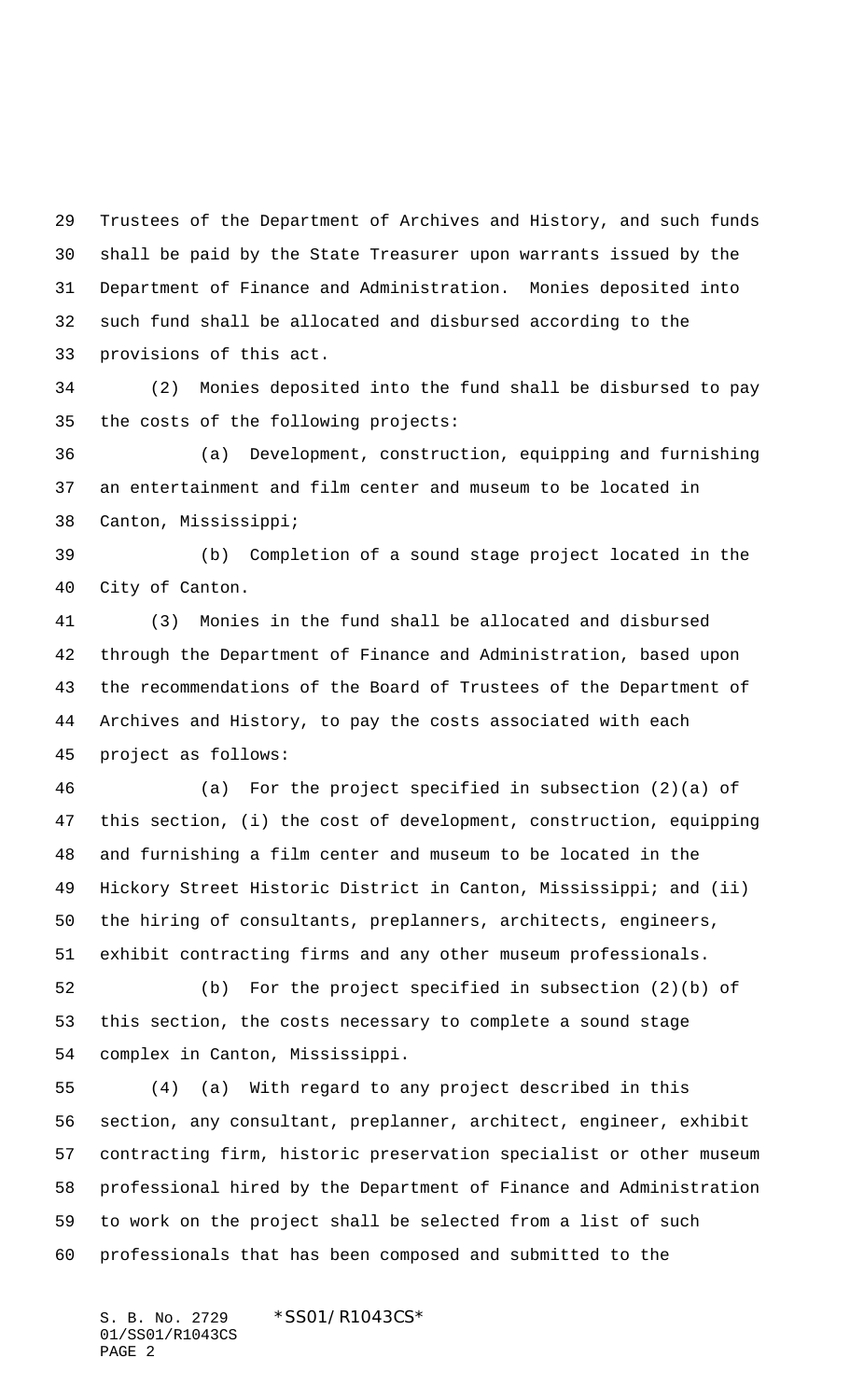Department of Finance and Administration by the Board of Trustees of the Department of Archives and History.

 (b) With regard to the project described in subsection (2)(b), the Board of Trustees of the Department of Archives and History shall determine the amount necessary to complete the project and disburse such amount to the proper entity.

 (5) The Department of Finance and Administration, at the direction of the Board of Trustees of the Department of Archives and History, is expressly authorized and empowered to receive and expend any local or other source funds in connection with the expenditures of funds from the 2001 Entertainment and Film Center and Museum and Sound Stage Complex Fund under this section.

 (6) Plans and specifications for all projects initiated under the provisions of subsection (2)(a) of this act shall be approved by the Board of Trustees of the Department of Archives and History before the awarding of any contracts. The plans and specifications for any work involving Mississippi landmark properties shall be developed in accordance with the Secretary of the Interior's Standards for Rehabilitation and Guidelines for Rehabilitating Historic Buildings.

S. B. No. 2729 \* SS01/R1043CS\* 01/SS01/R1043CS PAGE 3 SECTION 3. (1) Upon the recommendation of the Board of Trustees of the Department of Archives and History, the Department of Finance and Administration, at one time or from time to time, may declare by resolution the necessity for issuance of general obligation bonds of the State of Mississippi to provide funds for all costs incurred or to be incurred for the purposes described in Section 2 of this act. Upon the adoption of a resolution by the Department of Finance and Administration, declaring the necessity for the issuance of any part or all of the general obligation bonds authorized by this section, the Department of Finance and Administration shall deliver a certified copy of its resolution or resolutions to the State Bond Commission. Upon receipt of such resolution, the commission, in its discretion, may act as the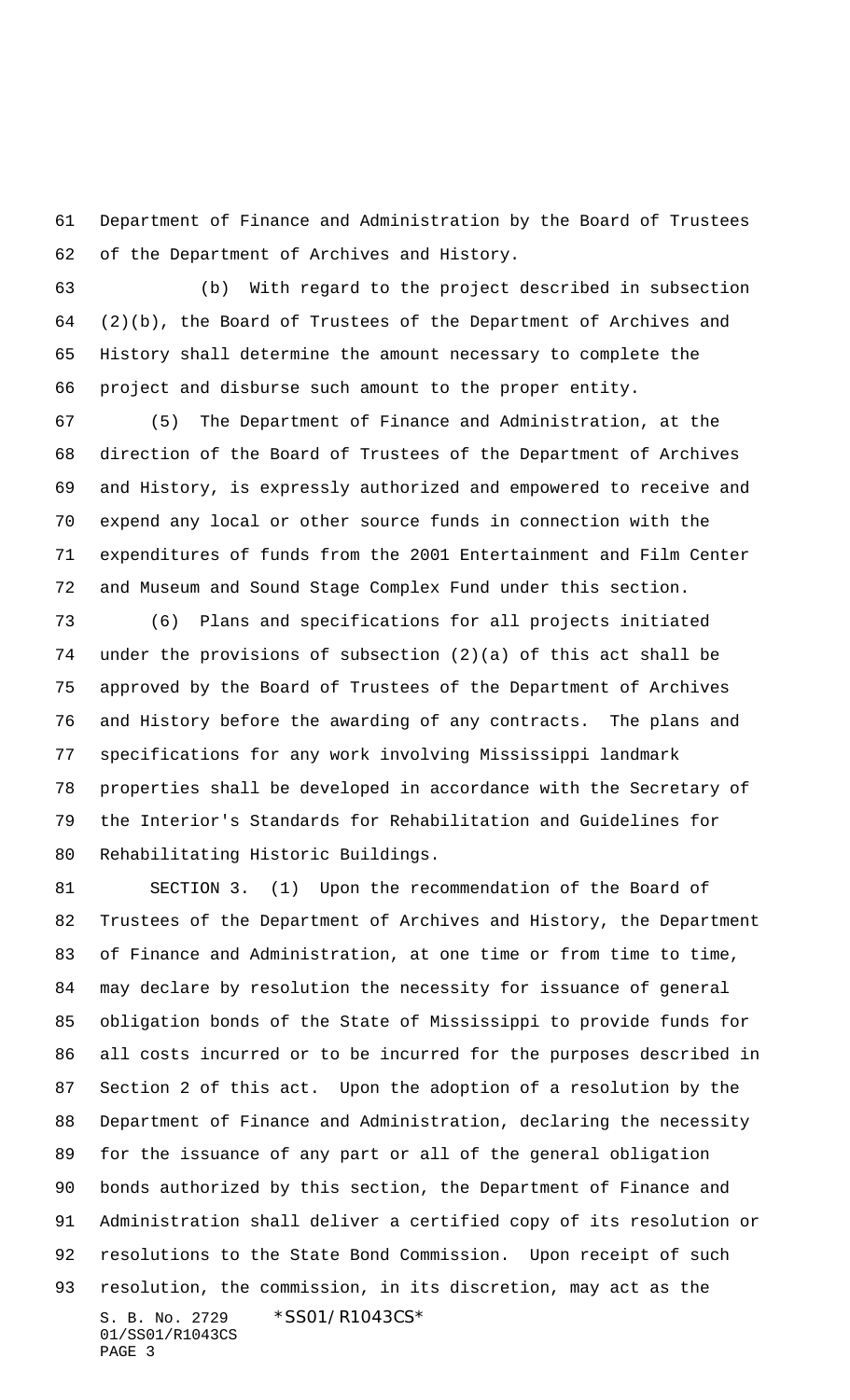issuing agent, prescribe the form of the bonds, advertise for and accept bids, issue and sell the bonds so authorized to be sold and do any and all other things necessary and advisable in connection with the issuance and sale of such bonds. The amount of bonds issued under this act shall not exceed One Million Dollars (\$1,000,000.00). No bonds shall be issued under this act after July 1, 2005.

 (2) Any investment earnings on amounts deposited into the special fund created in Section 2 of this act shall be used to pay debt service on bonds issued under this act, in accordance with the proceedings authorizing issuance of such bonds.

 (3) Upon the completion or abandonment of all projects described in Section 2 of this act, as evidenced by a resolution adopted by the Department of Finance and Administration certifying that all such projects have been completed or abandoned, the balance, if any, remaining in the 2001 Entertainment and Film Center and Museum and Sound Stage Complex Fund shall be promptly applied to pay debt service on bonds issued under this act, in accordance with the proceedings authorizing the issuance of such bonds.

 SECTION 4. The principal of and interest on the bonds authorized under Section 3 of this act shall be payable in the manner provided in this section. Such bonds shall bear such date or dates, be in such denomination or denominations, bear interest at such rate or rates (not to exceed the limits set forth in Section 75-17-101), be payable at such place or places within or without the State of Mississippi, shall mature absolutely at such time or times not to exceed twenty-five (25) years from date of issue, be redeemable before maturity at such time or times and upon such terms, with or without premium, shall bear such registration privileges, and shall be substantially in such form, all as shall be determined by resolution of the State Bond

Commission.

S. B. No. 2729 \* SS01/R1043CS\* 01/SS01/R1043CS PAGE 4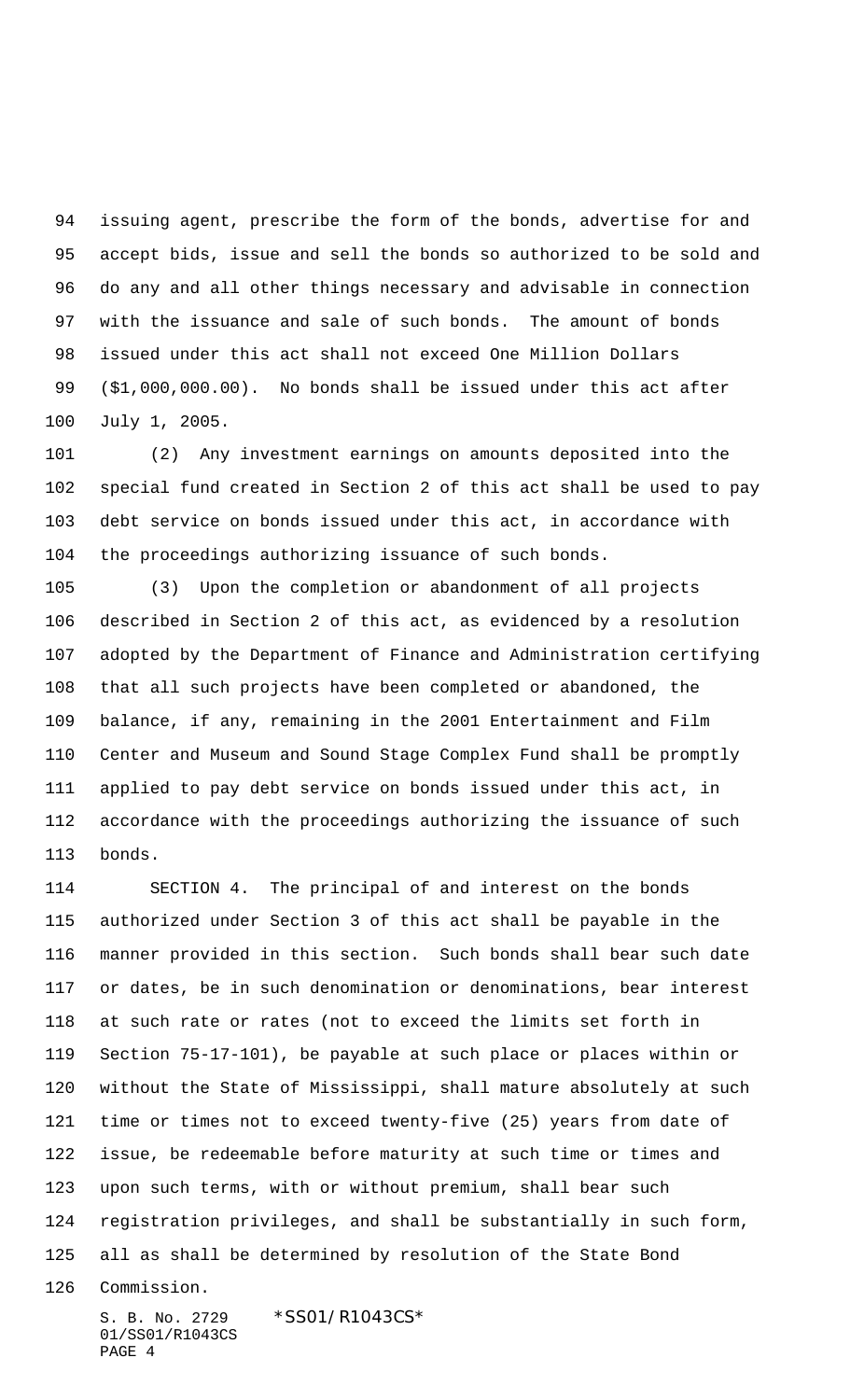SECTION 5. The bonds authorized by Section 3 of this act shall be signed by the Chairman of the State Bond Commission, or by his facsimile signature, and the official seal of the commission shall be affixed thereto, attested by the secretary of the commission. The interest coupons, if any, to be attached to such bonds may be executed by the facsimile signatures of such officers. Whenever any such bonds shall have been signed by the officials designated to sign the bonds who were in office at the time of such signing but who may have ceased to be such officers before the sale and delivery of such bonds, or who may not have been in office on the date such bonds may bear, the signatures of such officers upon such bonds and coupons shall nevertheless be valid and sufficient for all purposes and have the same effect as if the person so officially signing such bonds had remained in office until their delivery to the purchaser, or had been in office on the date such bonds may bear. However, notwithstanding anything herein to the contrary, such bonds may be issued as provided in the Registered Bond Act of the State of Mississippi. SECTION 6. All bonds and interest coupons issued under the provisions of this act have all the qualities and incidents of negotiable instruments under the provisions of the Mississippi Uniform Commercial Code, and in exercising the powers granted by this act, the commission shall not be required to and need not comply with the provisions of the Mississippi Uniform Commercial Code.

S. B. No. 2729 \*SS01/R1043CS\* 01/SS01/R1043CS PAGE 5 SECTION 7. The commission shall act as the issuing agent for the bonds authorized under Section 3 of this act, prescribe the form of the bonds, advertise for and accept bids, issue and sell the bonds so authorized to be sold, pay all fees and costs incurred in such issuance and sale, and do any and all other things necessary and advisable in connection with the issuance and sale of such bonds. The commission is authorized and empowered to pay the costs that are incident to the sale, issuance and delivery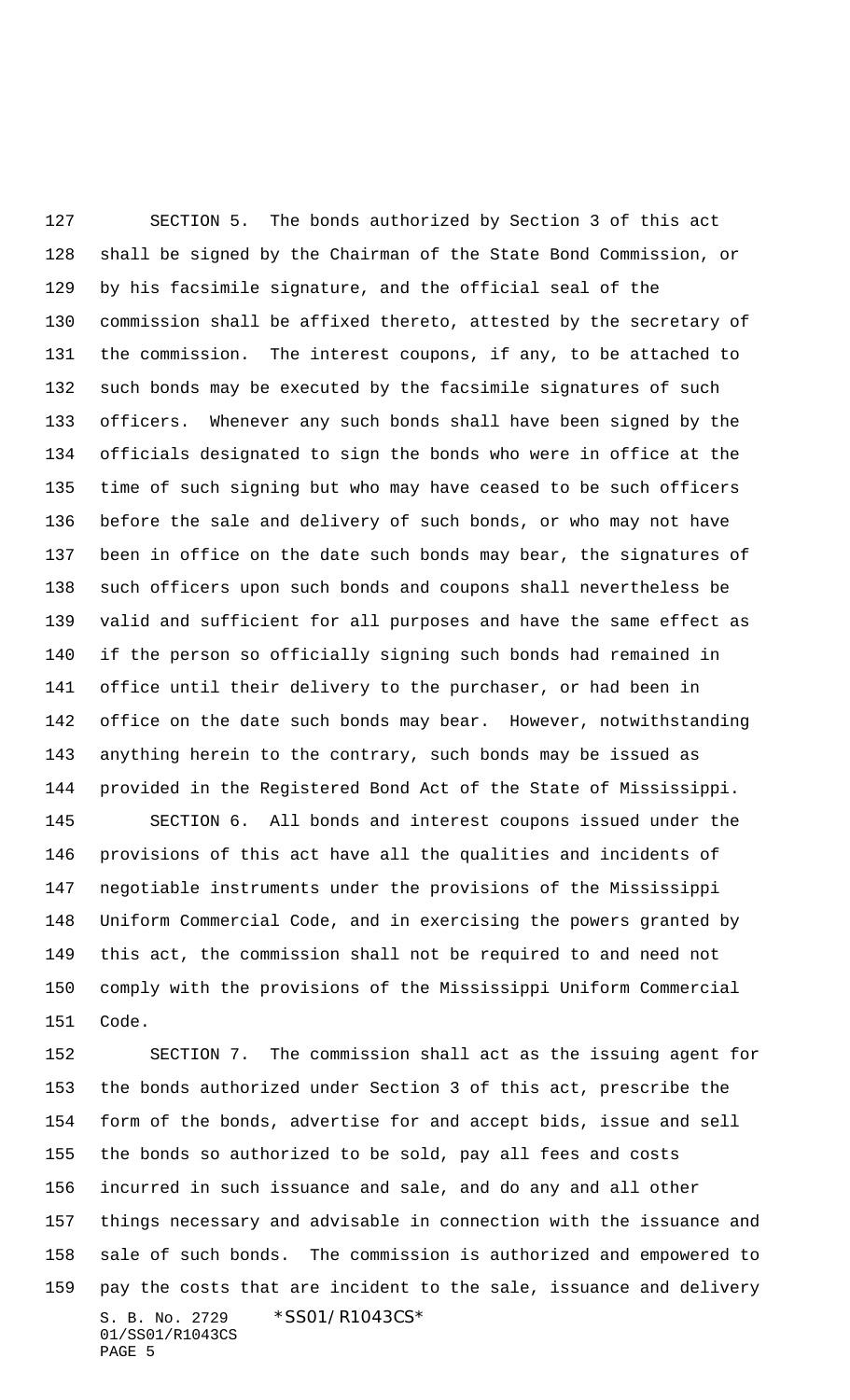of the bonds authorized under this act from the proceeds derived from the sale of such bonds. The commission shall sell such bonds on sealed bids at public sale, and for such price as it may determine to be for the best interest of the State of Mississippi, but no such sale shall be made at a price less than par plus accrued interest to the date of delivery of the bonds to the purchaser. All interest accruing on such bonds so issued shall be payable semiannually or annually; however, the first interest payment may be for any period of not more than one (1) year.

 Notice of the sale of any such bond shall be published at least one (1) time, not less than ten (10) days before the date of sale, and shall be so published in one or more newspapers published or having a general circulation in the City of Jackson, Mississippi, and in one or more other newspapers or financial journals with a national circulation, to be selected by the commission.

 The commission, when issuing any bonds under the authority of this act, may provide that bonds, at the option of the State of Mississippi, may be called in for payment and redemption at the call price named therein and accrued interest on such date or dates named therein.

 SECTION 8. The bonds issued under the provisions of this act are general obligations of the State of Mississippi, and for the payment thereof the full faith and credit of the State of Mississippi is irrevocably pledged. If the funds appropriated by the Legislature are insufficient to pay the principal of and the interest on such bonds as they become due, then the deficiency shall be paid by the State Treasurer from any funds in the State Treasury not otherwise appropriated. All such bonds shall contain recitals on their faces substantially covering the provisions of this section.

S. B. No. 2729 \* SS01/R1043CS\* 01/SS01/R1043CS PAGE 6 SECTION 9. Upon the issuance and sale of bonds under the provisions of this act, the commission shall transfer the proceeds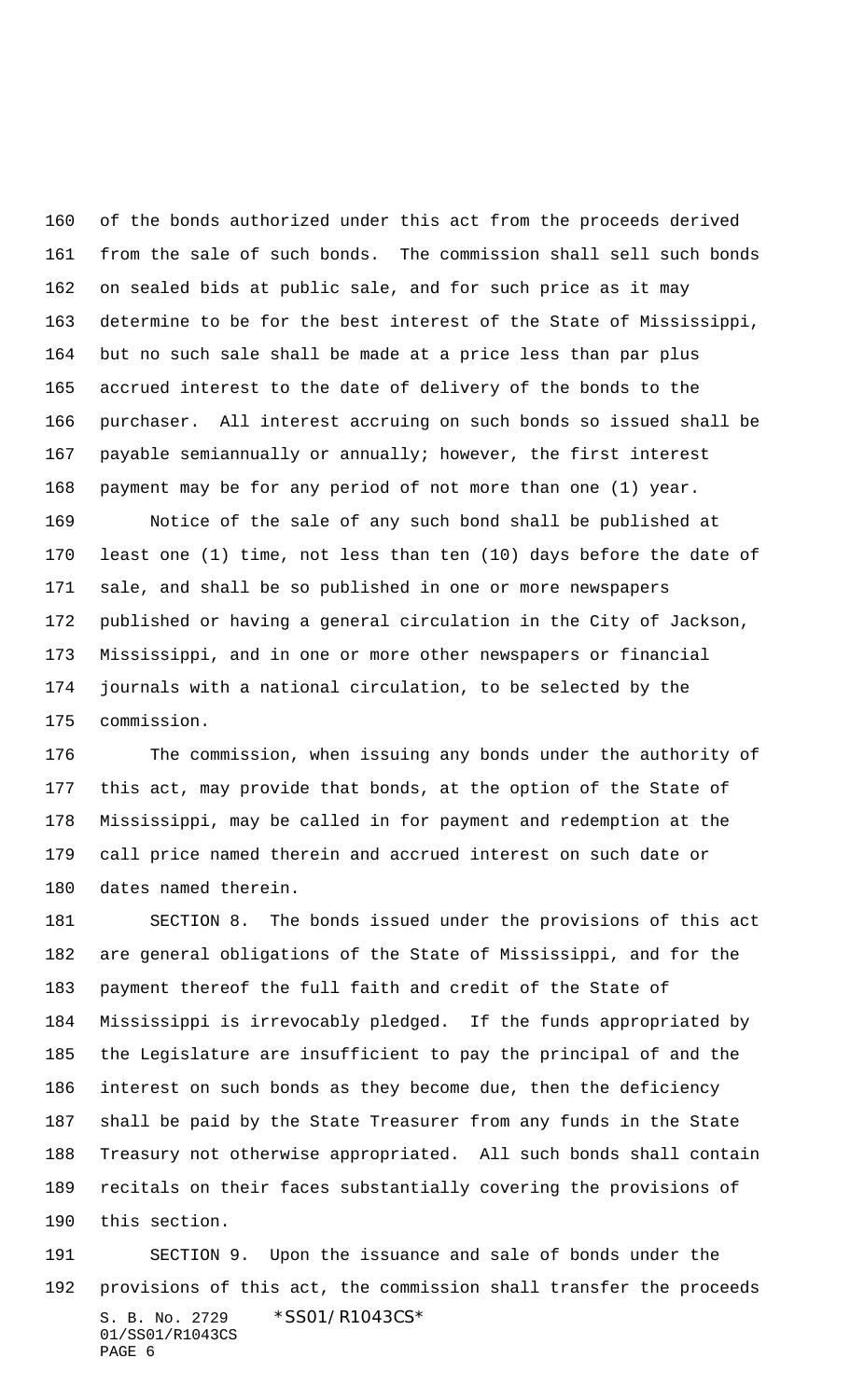of any such sale or sales to the special fund created in Section 2 of this act. The proceeds of such bonds shall be disbursed solely upon the order of the Department of Finance and Administration under such restrictions, if any, as may be contained in the resolution providing for the issuance of the bonds.

 SECTION 10. The bonds authorized under this act may be issued without any other proceedings or the happening of any other conditions or things other than those proceedings, conditions and things which are specified or required by this act. Any resolution providing for the issuance of bonds under the provisions of this act shall become effective immediately upon its adoption by the commission, and any such resolution may be adopted at any regular or special meeting of the commission by a majority of its members.

 SECTION 11. The bonds authorized under the authority of this act may be validated in the Chancery Court of the First Judicial District of Hinds County, Mississippi, in the manner and with the force and effect provided by Chapter 13, Title 31, Mississippi Code of 1972, for the validation of county, municipal, school district and other bonds. The notice to taxpayers required by such statutes shall be published in a newspaper published or having a general circulation in the City of Jackson, Mississippi.

 SECTION 12. Any holder of bonds issued under the provisions of this act or of any of the interest coupons pertaining thereto may, either at law or in equity, by suit, action, mandamus or other proceeding, protect and enforce any and all rights granted under this act, or under such resolution, and may enforce and compel performance of all duties required by this act to be performed, in order to provide for the payment of bonds and interest thereon.

S. B. No. 2729 \*SS01/R1043CS\* 01/SS01/R1043CS PAGE 7 SECTION 13. All bonds issued under the provisions of this act shall be legal investments for trustees and other fiduciaries, and for savings banks, trust companies and insurance companies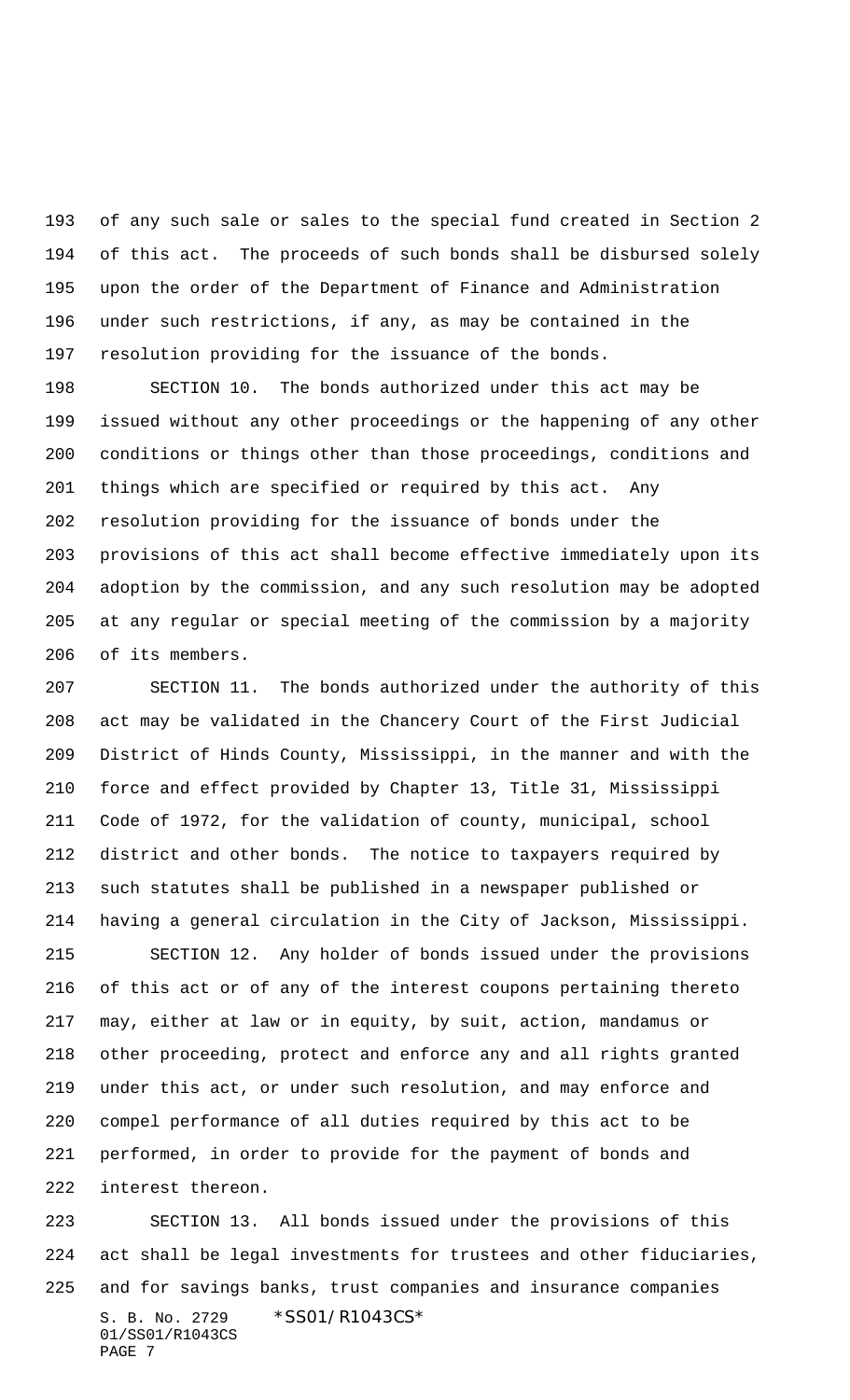organized under the laws of the State of Mississippi, and such bonds shall be legal securities which may be deposited with and shall be received by all public officers and bodies of this state and all municipalities and political subdivisions for the purpose of securing the deposit of public funds.

 SECTION 14. Bonds issued under the provisions of this act and income therefrom shall be exempt from all taxation in the State of Mississippi.

 SECTION 15. The proceeds of the bonds issued under this act shall be used solely for the purposes herein provided, including the costs incident to the issuance and sale of such bonds.

 SECTION 16. The State Treasurer is authorized, without further process of law, to certify to the Department of Finance and Administration the necessity for warrants, and the Department of Finance and Administration is authorized and directed to issue such warrants, in such amounts as may be necessary to pay when due the principal of, premium, if any, and interest on, or the accreted value of, all bonds issued under this act; and the State Treasurer shall forward the necessary amount to the designated place or places of payment of such bonds in ample time to discharge such bonds, or the interest thereon, on the due dates thereof.

 SECTION 17. The Board of Trustees of the Department of Archives and History shall file a report on July 1, 2001, with the Department of Finance and Administration that describes in detail the progress that has been made in implementing the projects authorized by this act. A report for each fiscal year shall be filed annually on July 1 until all funds required for the projects described in this act have been expended.

 SECTION 18. This act shall be deemed to be full and complete authority for the exercise of the powers herein granted, but this act shall not be deemed to repeal or to be in derogation of any

existing law of this state.

S. B. No. 2729 \*SS01/R1043CS\* 01/SS01/R1043CS PAGE 8